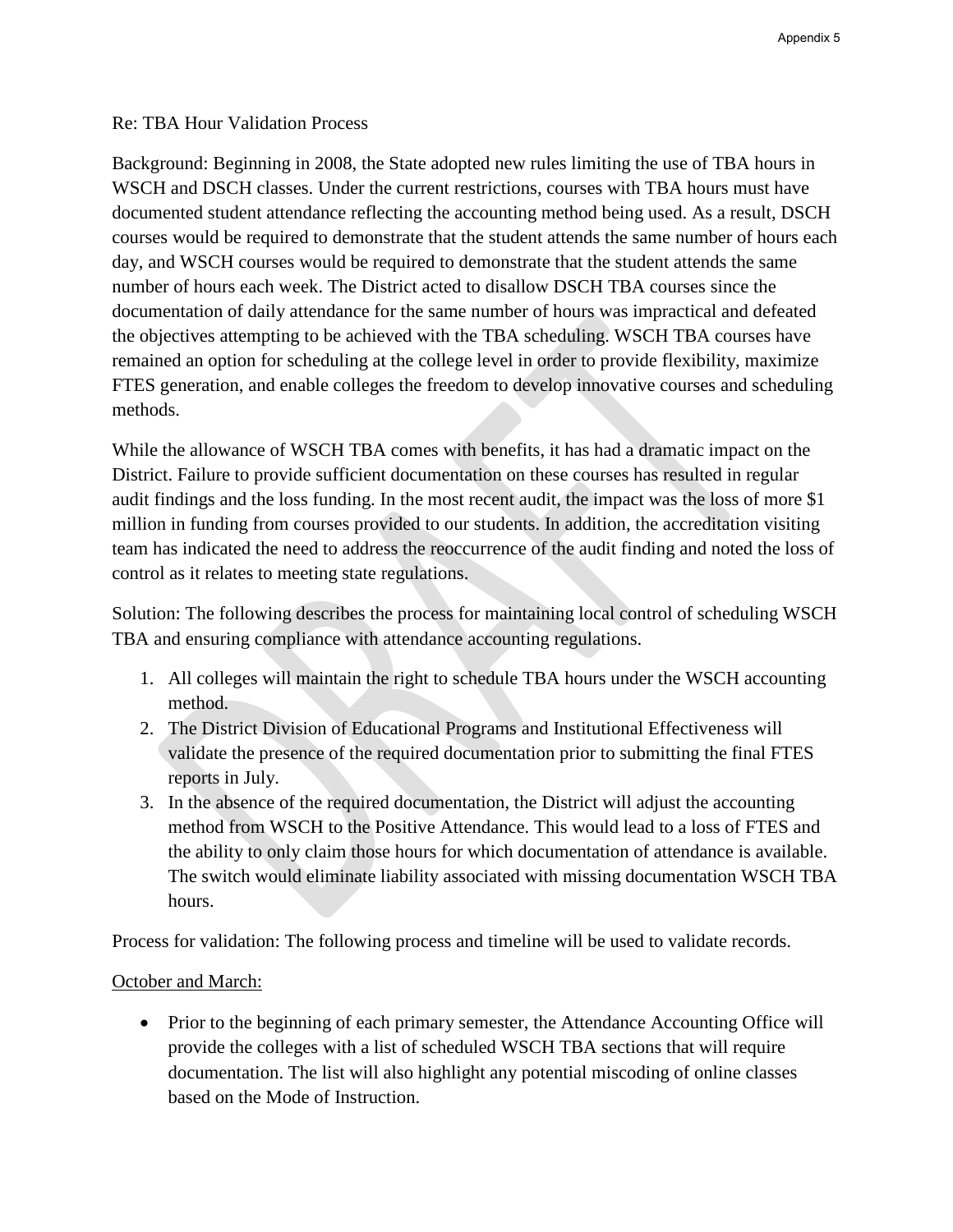- The District Curriculum Dean will validate the presence of TBA hours documentation in the Course Outline of Record per the state memo indicating that the, "**course outline of record must include the number of TBA hours and specific instructional activities/learning outcomes for TBA hours expected of all students enrolled in the course**." If the information is missing, colleges will be asked to submit the required addendum or change the accounting method.
- The college CIO will ensure that **TBA hours must provide instruction** that is not homework and the student **work completed for TBA must be evaluated.**

## March:

- The District will seek to validate proper documentation of the WSCH TBA courses. The required documentation will consist of:
	- o Class Schedule
		- The **TBA hours/week required for the course must be included in the published class schedule**, whether printed, online, or an addenda to the original schedule.
		- The **designated location for the TBA hours must be specified in a way that appropriately informs students.**
	- o Enrollment records
		- Evidence that students have attended the required number of weekly hours prior to census.
		- **Make sure that all student participation is documented.**
		- Colleges need to track student participation carefully and make sure that they **do not claim apportionment for TBA hours for students who have documented zero hours of the census point** for the particular course.
- The college will be notified of any missing documentation.

## April:

- The District will follow-up on those courses that were missing documentation. Courses still missing required documentation will be converted to Positive Attendance.
- At the end of the process, the CIOs will be notified of any trends in documentation collection and will share best practices for meeting requirements.

## Best Practices on Documentation:

- 1. Prior to scheduling a course WSCH TBA, the Course Outline of Record should be checked to ensure that the appropriate addendum is included.
- 2. Prior to the beginning of the semester, the schedule of classes should be checked to ensure that the required TBA hours per week are indicated.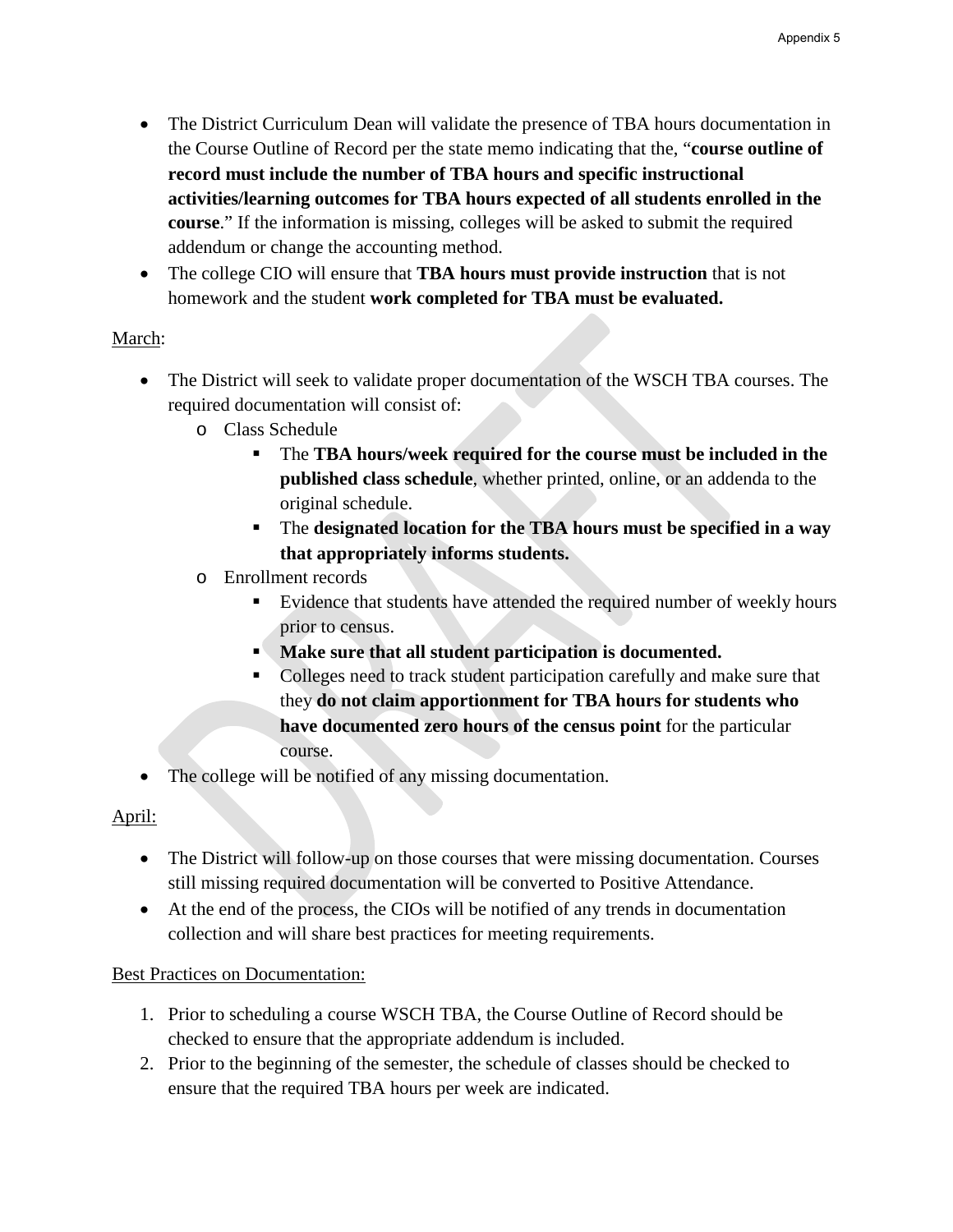- 3. Faculty involved in WSCH TBA classes should be educated on the required documentation and the ramifications for the college when such documentation is missing. The District will provide a short guide to assist in the process. Training should include a focus on excluding students that do not have documented hours prior to census.
- 4. If the college is using a digital/card swipe system such as CI Tracks, the programming should be checked to ensure that the hours are logged in a manner that demonstrates weekly contact. At the conclusion of the semester, the weekly hours per student should be pulled and formatted in a manner that demonstrates which students had required hours prior to census. The records should be maintained in an easy to understand and auditable manner.
- 5. If the college is using paper records, the records should be turned in to admissions and records at the conclusion of the semester. These records are kept on file as a Class 3 record basic to an audit as required by section 59020 et seq. For each course that requires TBA, the district must retain a document or record that displays the individual TBA schedules to which students were expected to adhere. Board rules indicate:

CLASS 3: DISPOSABLE RECORDS. All Records, other than continuing Records, not classified as Class 1 (Permanent) or as Class 2 (Optional) shall be classified as Class 3 (Disposable). These Records include but are not limited to: Records basic to audit, including those relating to attendance, full-time equivalent student, or a business or financial transaction (purchase orders, invoices, warrants, ledger sheets and canceled check stubs, student body and cafeteria fund Records, etc.); detail Records used in the preparation of any other report; and periodic reports, including daily, weekly and monthly reports, bulletins and instructions.

Adopted 04-03-02

7709. DESTRUCTION OF RECORDS. Only Class 3 (Disposable) Records shall be destroyed. These Records may be destroyed during the third school year (e.g., a Record originating in the 1993-94 school year plus 3 years = 1996-97 destruction date), after the completion of the following, as applicable:

a. The completion of any legally required audit. Class 3 (Disposable) Records basic to an audit shall not be destroyed until after the third July 1 succeeding the completion of the audit required by Education Code section 84040 or of any other legally required audit. Class 3 (Disposable) Records basic to an unresolved audit citing shall not be destroyed until five years after the audit citing is first presented to the Board as provided under 5, California Code of Regulations, section 59118.

These procedures will be reviewed annually to ensure that they function both to eliminate audit findings and provide colleges with the ability to schedule in a manner reflective of their curricular and student needs. Below are selected excerpts from relevant documents on TBA scheduling.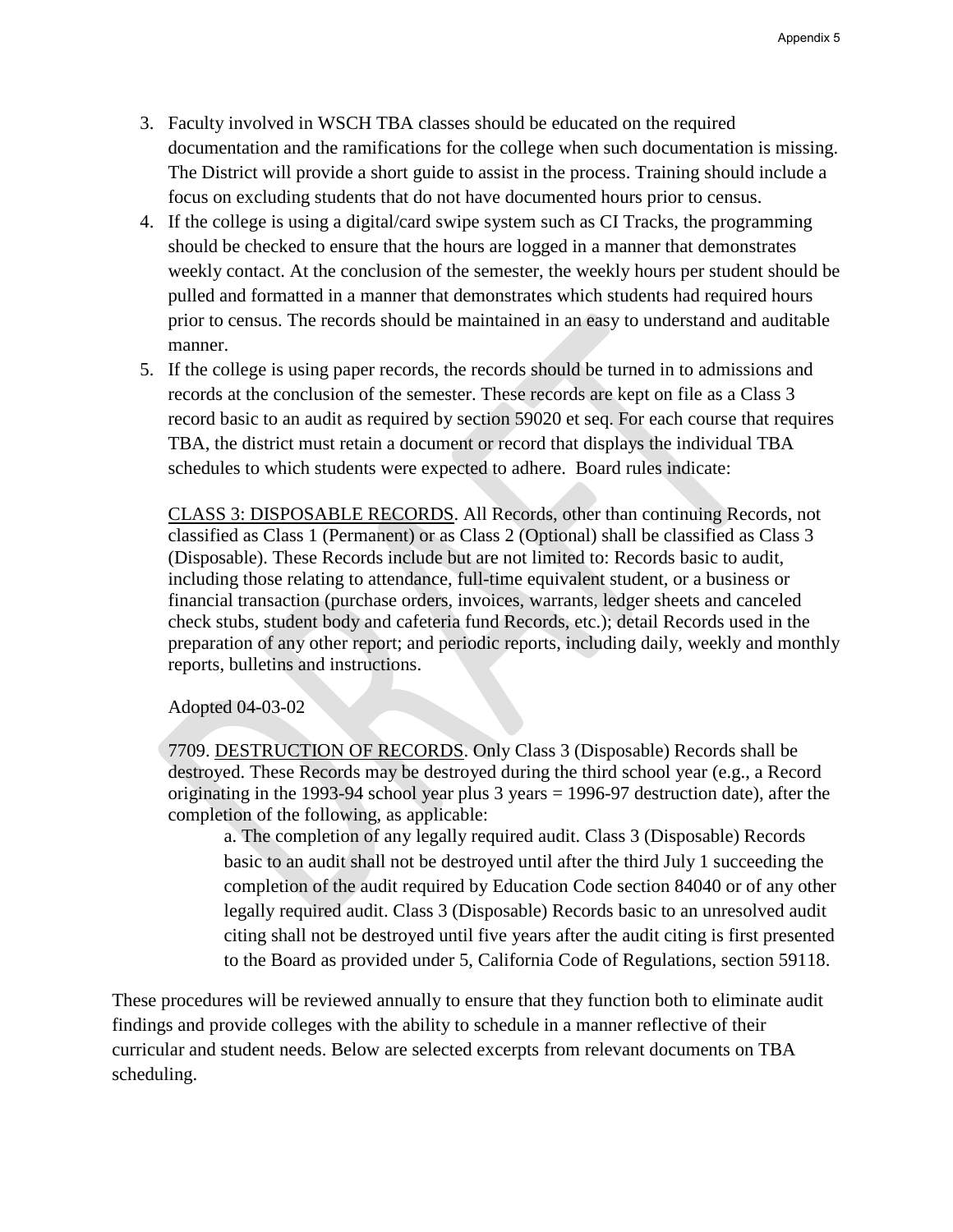### Selected Source Materials:

## **Contracted District Audit Manual 2014-2015**

## .03 **Compliance Requirement**

All criteria above can be tested by auditors. Districts are required to list TBA hours in the schedule of classes, and describe them in the course outline.

Districts need to track TBA hour student participation carefully and **make sure that they do not claim apportionment for TBA hours for students who have documented zero hours as of the census point for the particular course.**

#### .04 **Suggested Audit Procedures**

- 1. Determine that a clear description of the course, including the number of TBA hours required, **is published in the official schedule of classes or addenda thereto**. Please see the latest clarification on TBA memorandum dated March 8, 2013 in the criteria section above.
- 2. **Determine that specific instructional activities, including those conducted during TBA hours, expected of all students enrolled in the course are included in the official course outline**. All enrolled students are informed of these instructional activities and expectations for completion in the class syllabus or other document.
- 3. Determine apportionment and attendance record compliance as of census date by reviewing supporting documentation such as the attendance roster.

## **Memo 2013**

To be clear, a list of required conditions for TBA courses is as follows:

1. The official **course outline of record must include the number of TBA hours and specific instructional activities/learning outcomes for TBA hours expected of all students enrolled in the course**.

2. The **TBA hours must provide instruction** that is not homework and the student **work completed for TBA must be evaluated**. In this regard, do not include within TBA hours unsupervised activities such as attendance at plays and concerts. Apportionment may not be claimed for such activities.

3. The **TBA hours/week required for the course must be included in the published class schedule**, whether printed, online, or an addenda to the original schedule.

 4. The **designated location for the TBA hours must be specified in a way that appropriately informs students.**

5. All students enrolled in a course with TBA hours **must be required to fulfill the hours and other conditions for TBA. Make sure that all student participation is documented.**